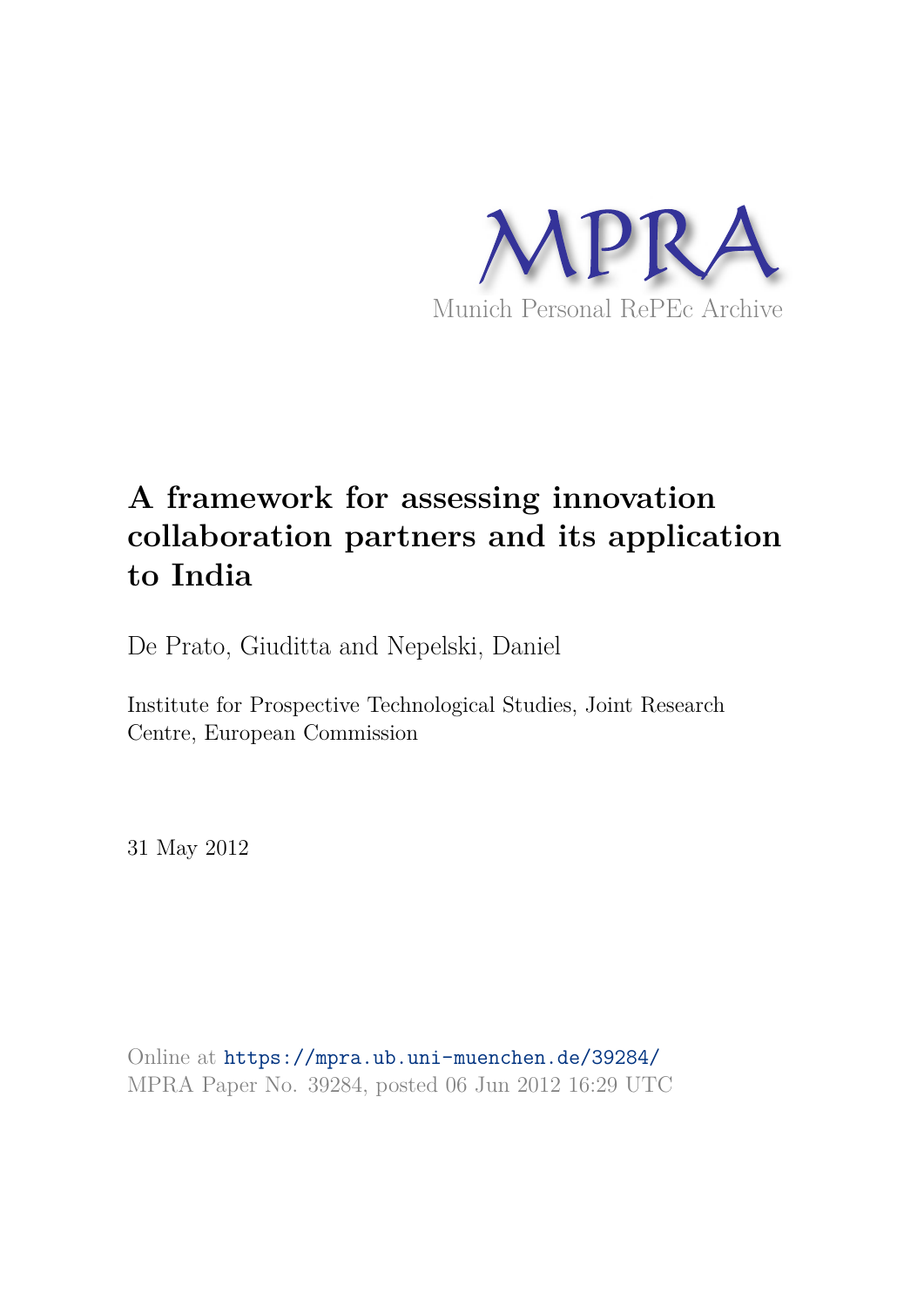# **A framework for assessing innovation collaboration partners and its application to India**

Giuditta De Prato\* and Daniel Nepelski\*†

#### **Abstract**

We develop a framework for assessing innovation collaboration partners. Based on the evidence from existing empirical studies, we identify four elements relevant as drivers of innovation collaboration. These elements include inventive capacity, technological specialization patterns, openness to international innovation collaboration and economic potential of technology. In order to make the framework operational, we propose a set of patent-based indicators that capture the relevant elements. In a second step, we apply the framework to analyse the attractiveness of India as a partner for innovation collaboration. Except for mapping India's technological specialization patterns evolution, we show that it is a country very open to international collaboration. Moreover, as a lion's share of India's inventions is patented outside of the country, it can be expected that the technology developed in India has supranational commercial potential.

**Keywords**: collaborative innovation, science and technology collaboration, globalisation of technology, patent analysis, India **JEL classification**: D8, F23, O14, O30, O57

\* European Commission JRC Institute for Prospective Technological Studies Calle del Inca Garcilaso 3 41092 Seville Tel. +34 95 448 0573 Fax +34 95 448 8208 † Corresponding author: Daniel.Nepelski@ec.europa.eu

Disclaimer: The views expressed are those of the presenter and may not in any circumstances be regarded as stating an official position of the European Commission.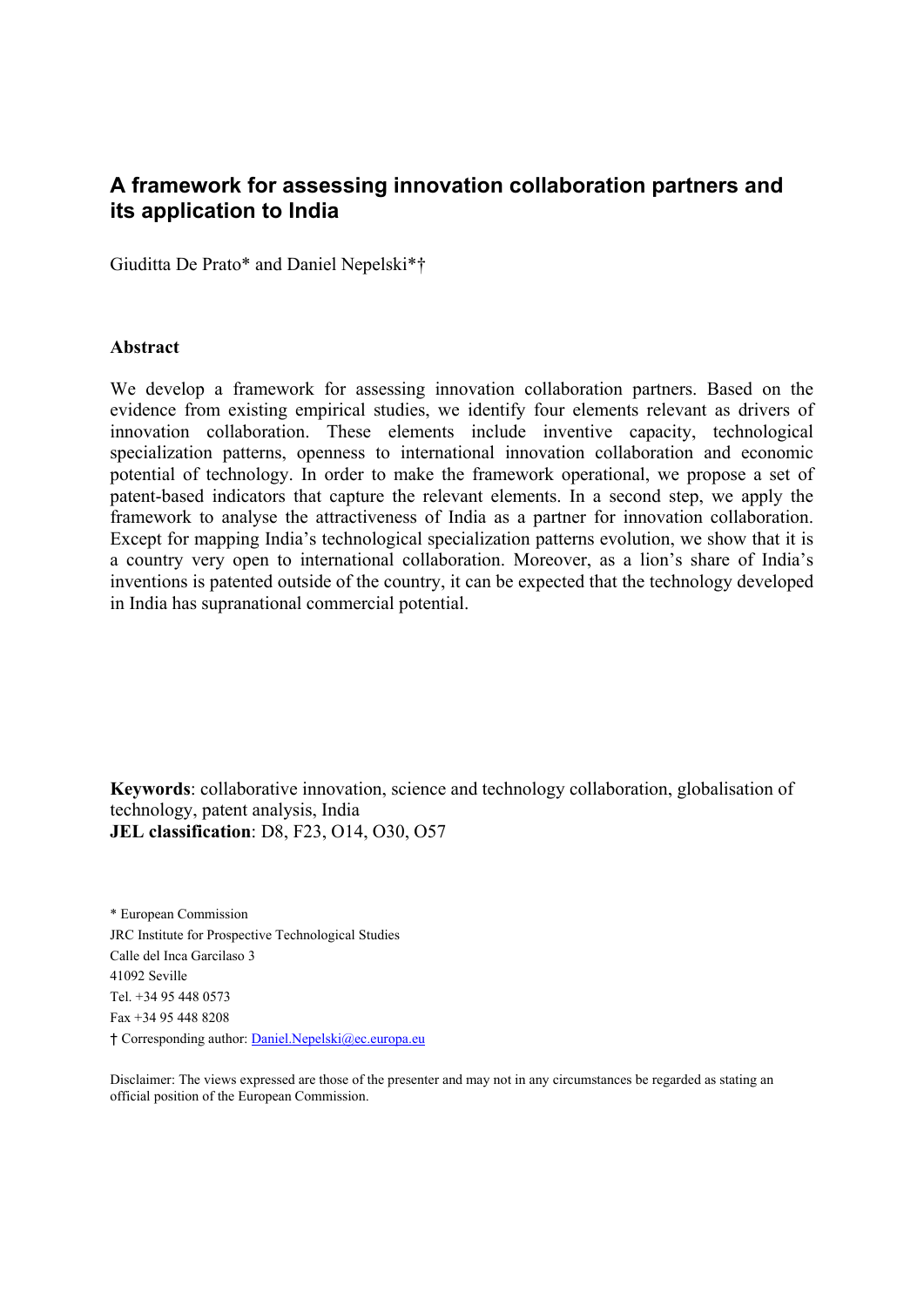### **1 Introduction**

Innovation collaboration is becoming an important model of the innovation process (De Prato & Nepelski, 2012; Narula & Hagedoorn, 1999). Whenever there is a research problem that spans the globe, such as global climate change or infectious disease control, there is motivation from different countries to join forces and to work towards a common goal. The development of cross-border innovation collaboration is additionally driven by corporations that seek knowledge sources and opportunities worldwide (Archibugi & Iammarino, 2002; Bartlett & Ghoshal, 1990; Doz, Santos, & Williamson, 2001; Dunning, 1988, 1994; Grevesen & Damanpour, 2007). Thus, whether motivated by synergy effects, access to specific resources or a panacea to skill shortages, indicators show that the amount of collaborative research is rising rapidly (De Prato, Nepelski, & Stancik, 2011; UNESCO, 2010). One of the important changes is the entry of new countries that are becoming both important players in the field of knowledge and technology development and potential partners for innovation collaboration. In this framework, that of how to select an innovation collaboration partner is becoming a more and more relevant issue, in a twofold perspective: that of searching the most appropriate collaboration partner, and that of the appreciation of the possible benefits of collaboration. However, despite the relevance of this issue, there is no methodology that would help either policy makers or business executives to address these questions.

In this paper, we develop a methodological framework to *ex ante* assess innovation collaboration partners and propose patent-based indicators in order to analyze specific cases. The assessment framework helps to profile potential innovation partners in the following steps: measuring their inventive performance, mapping the technology specialization patterns, assessing their openness to innovation collaboration with foreign partners and, finally, the economic potential of technology developed by an assessed country. The application of this framework is meant to provide help to policy makers who design science and technology collaboration programmes as well as companies that look for suitable partners for technological joint-ventures. By making an *ex ante* evaluation of collaboration benefits, they benefit from improved definition of collaboration needs and selection of suitable partners with relevant capabilities. In order to test this methodology, we apply it to study the case of India.

In order to provide a set of indicators that capture the concepts used in the assessment framework, we use patent data. Even though a number of shortcomings of patent data as a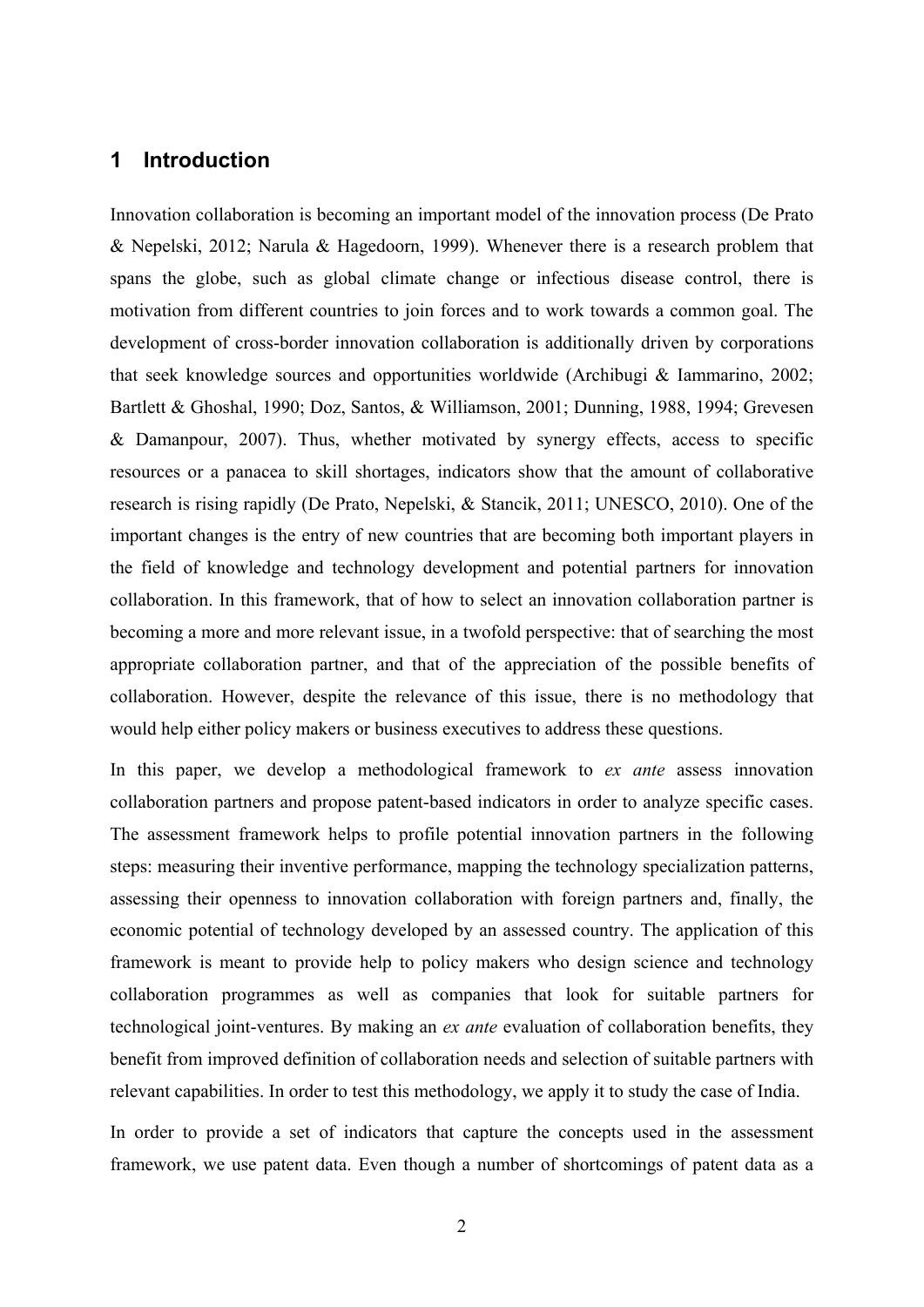proxy of innovation or technological progress have been pointed out by the literature (de Rassenfosse, Dernis, Guellec, Picci, & van Pottelsberghe de la Potterie, 2011; Turlea et al., 2011), this source of data is still considered as one of the best measure of inventing capability and considered to be an important method of assessing various aspects of technological change (Griliches, 1990). Consequently, a large body of literature uses patent statistics as tool for studying issue of the research and innovation process (Bosworth, 1984; De Prato & Nepelski, 2012; Smith, 2005). Moreover, this type of information is also used by firms to assess the level of technology development in a particular sector or a firm (Archibugi & Planta, 1996; Patel & Pavitt, 1997). Patent statistics are also used to analyse the strengths and weaknesses of competitors (Narin, Noma, & Perry, 1987), which resembles the use of this source of information for the purpose of the current study.

Regarding the choice of a country of analysis, it was motivated by the fact that India belongs to the group of the most expanding economies at present and, what is more interesting, also destination of R&D-related investments by foreign companies and countries (De Prato et al., 2011). Despite a large amount of attention India receives (Abraham & Moitra, 2001; Simon, 2011), to our best knowledge, there has been no attempt to assess the prowess of this country as a innovation collaboration partner.

So far, not much attention has been devoted to the issue of *ex ante* comprehensive assessment of countries' innovation collaboration potential. It is mostly business literature that tackles the question of how to select an innovation collaboration partner and what is the benefit of such collaboration. For example, examinations of the impacts of technological life-cycle and competencies on a successful joint-venture confirm that these are crucial factors that determine the final outcome of a joint undertaking (Chen, Farris, & Chen, 2011; Santamaria & Surroca, 2011). A country level perspective of how to find a perfect match for joint collaboration seems to be missing in the discussion. At best, studies of individual emerging countries exist, e.g. India or China (Abraham & Moitra, 2001; Liu & White, 2001), which usually focus only on the innovation performance measured by, for example, the number of patents, publications or R&D expenditures. A notable exception is a study proposing a framework for exploring pathways to innovation in Asia (Ernst, 2005). However, by focusing on a single industry and the diversity of specific country trajectories, its application is rather **limited** 

All in all, the lack of a comprehensive analysis of how to assess an innovation partner is quite surprising, as the number of potential innovation partners is increasing with the growing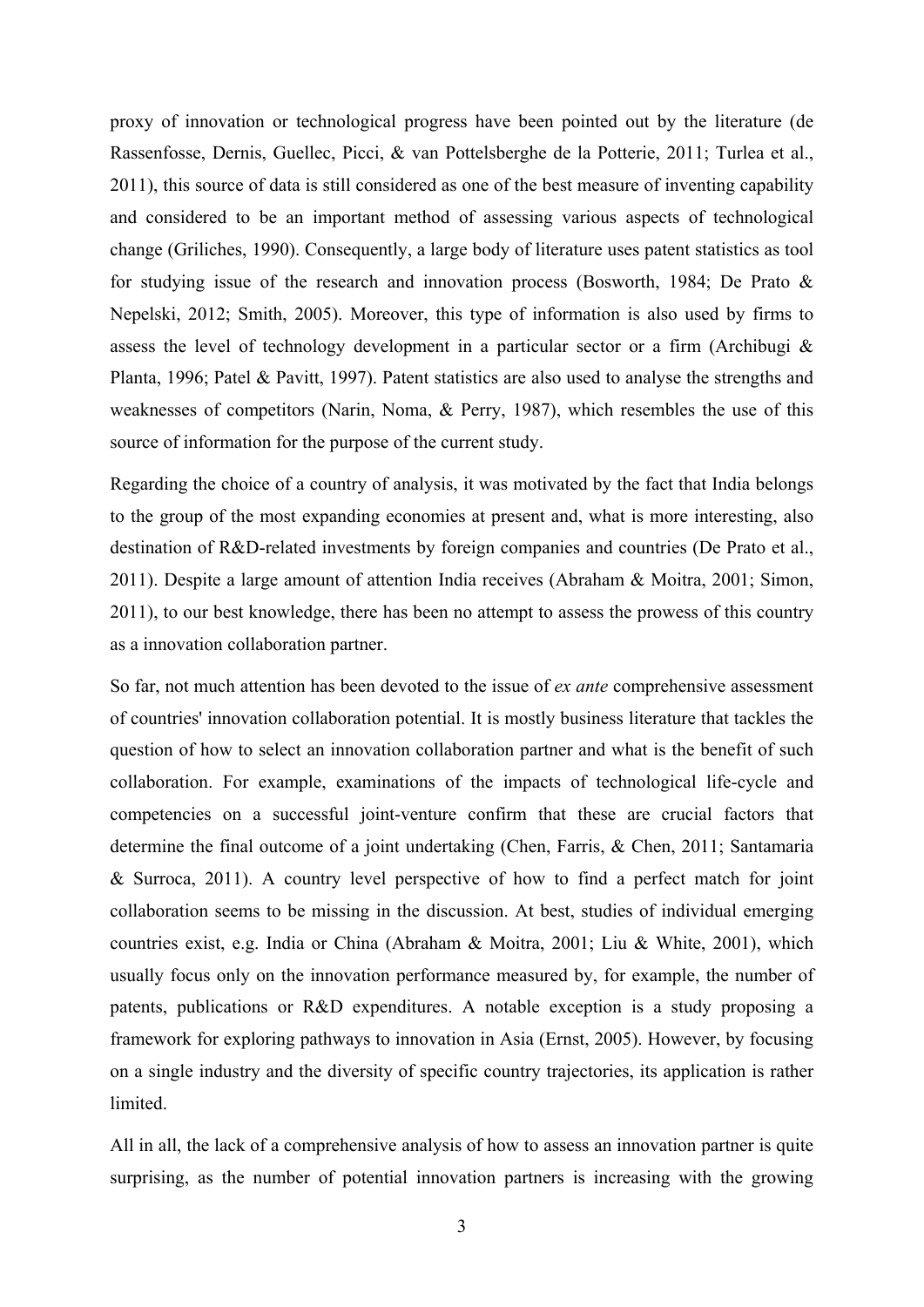importance of Asia and other developing countries, on the one hand, and as the right match between innovation collaboration partners have a strong impact on the innovation performance, on the other hand. Hence, our contribution is to provide a framework that can be applied to assess an innovation collaboration partner, independently of industry or origin. Moreover, due to the fact that the set of provided indicators is also independent of a particular context and is publicly available, the framework is very flexible in its application.

The remaining of the paper proceeds as follows: Section 2 describes the innovation collaboration assessment framework and proposes patent-based indicators. Section 3 introduces the data and measures used in the study. Section 4 applies the assessment framework to India. Section 5 concludes.

### **2 A framework for assessing innovation collaboration partners**

The main objective of this paper is to develop a methodology of innovation collaboration partner assessment and to apply it to India. To this aim, we introduce some concepts that are relevant for innovation collaboration and a set of indicators that describe and assess a country's capacity and attractiveness as a partner for innovation collaboration. In conceptual terms, this framework includes four main aspects: First, the *inventive performance* is taken into account to allow for quantification of the inventive mass and dynamics of a country's inventive performance. Second, in order to reveal a country's innovation capacities and profile, we consider its *technological specialization* patterns. Third, we consider a country's *openness to international innovation collaboration*. Lastly, we include in our framework an aspect that focuses on the *economic potential of technology* produced by a country. Each step makes use of indicators derived from the information included in patent applications. Below, we describe each step of assessing a country's attractiveness as a partner for innovation collaboration in detail. Table 1 summarises the assessment framework together with relevant indicators.

#### *Inventive performance*

What is the inventive mass and dynamics of a country's inventive performance? In the context of the current study to understand better the inventive capacity of a country as a producer of knowledge and technology allows us to assess its potential attractiveness as an innovation collaboration partner. The motivation to introduce the inventive performance measure in our methodological framework is motivated by the fact that it has been found an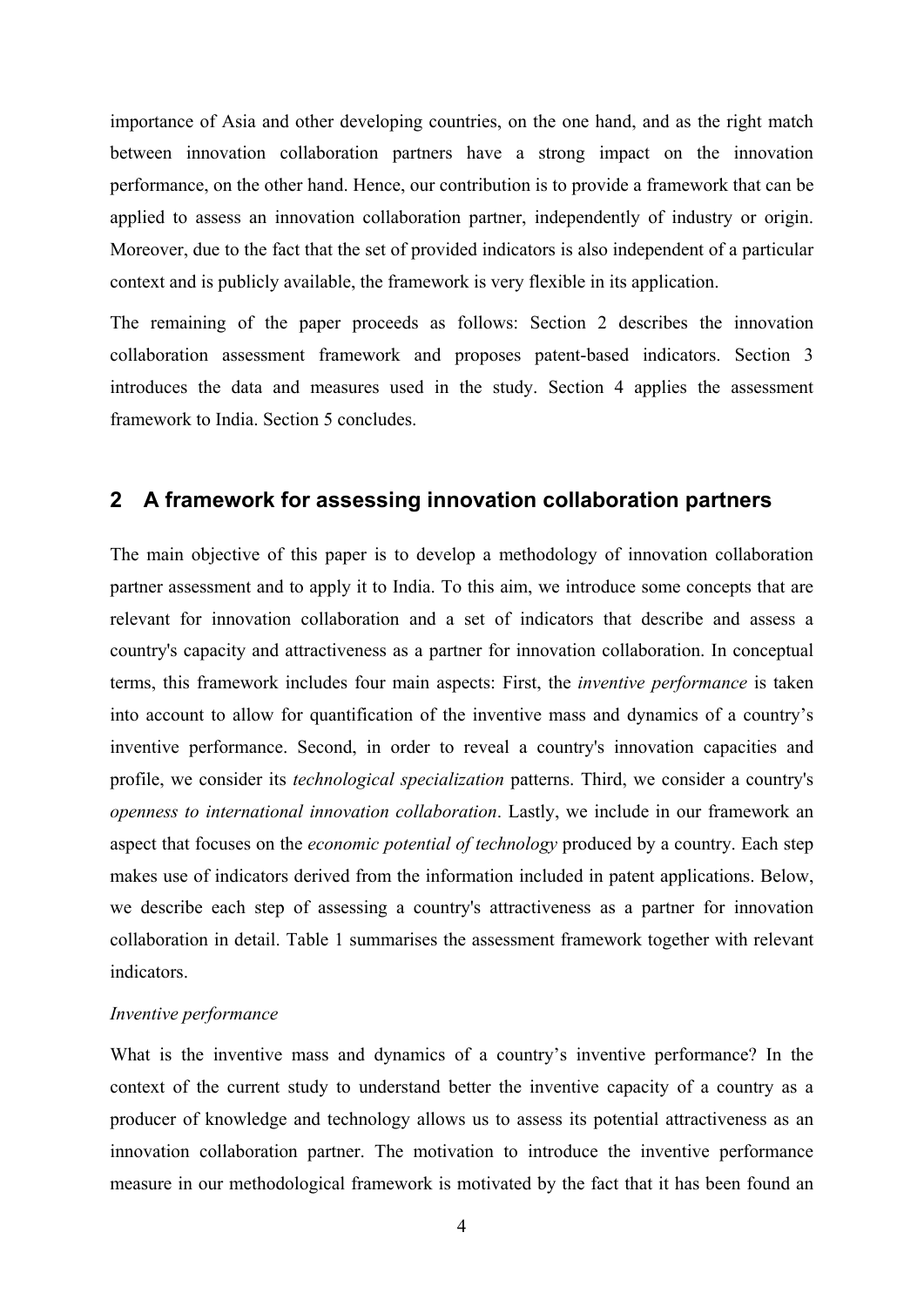important factor stimulating and attracting innovation collaboration (De Prato & Nepelski, 2012). Expecting that not only distance hiders and economic factors facilitate international innovation collaborations (Picci, 2010), a country's inventive performance indicates the inventive capacity which might attract innovation collaboration partners.

Measuring innovation performance is, however, far from being straightforward. Thus, despite their limitations, we use patent-based measures of innovation performance (OECD, 2008). Patent data provide increasingly detailed and wide information on the expected results of research and development efforts and of inventive activity in general. Moreover, the type of information they provide is seen as 'objective', and it offers quantitative results that can be effectively combined with other indicators for cross-validation.

In practical terms, we capture innovation performance of a country by the total number of patent applications of a country. This measure is computed through fractional counting of inventors residing in that country independently of the patent office to which application was submitted.

#### *Technological specialization patterns*

One of the drivers behind the emergence of international innovation collaboration is the access to complementary resources and assets (Archibugi & Iammarino, 2002; Dunning, 1988, 1994; Sachwald, 2008). These resources are, in most cases, non-transferable and location-specific. The focus on the technological specialization patterns is additionally motivated by the fact that, as it was shown by a study at company level, technological competency and life cycle of potential partner play a role in the formation of alliances (Chen et al., 2011). This reflects the motivation to establish a technological joint-venture with the intention to find complementary resources and to explore new ideas (Santamaria & Surroca, 2011). Hence, the second aspect of our assessment framework is technological profiling. To this aim, we introduce measures that identify a set of technology fields and provide information on how strong a country is in each of the field. Hence, one of the most important points in the process of an innovation collaboration partner assessment is to get to know its strengths. One answer to this problem is to map a partner's technological competencies and specialization patterns.

In the current framework, to this aim, we measure technological specialization by computing the shares of individual technology fields in the total number of patent applications.

#### *Openness to international innovation collaboration*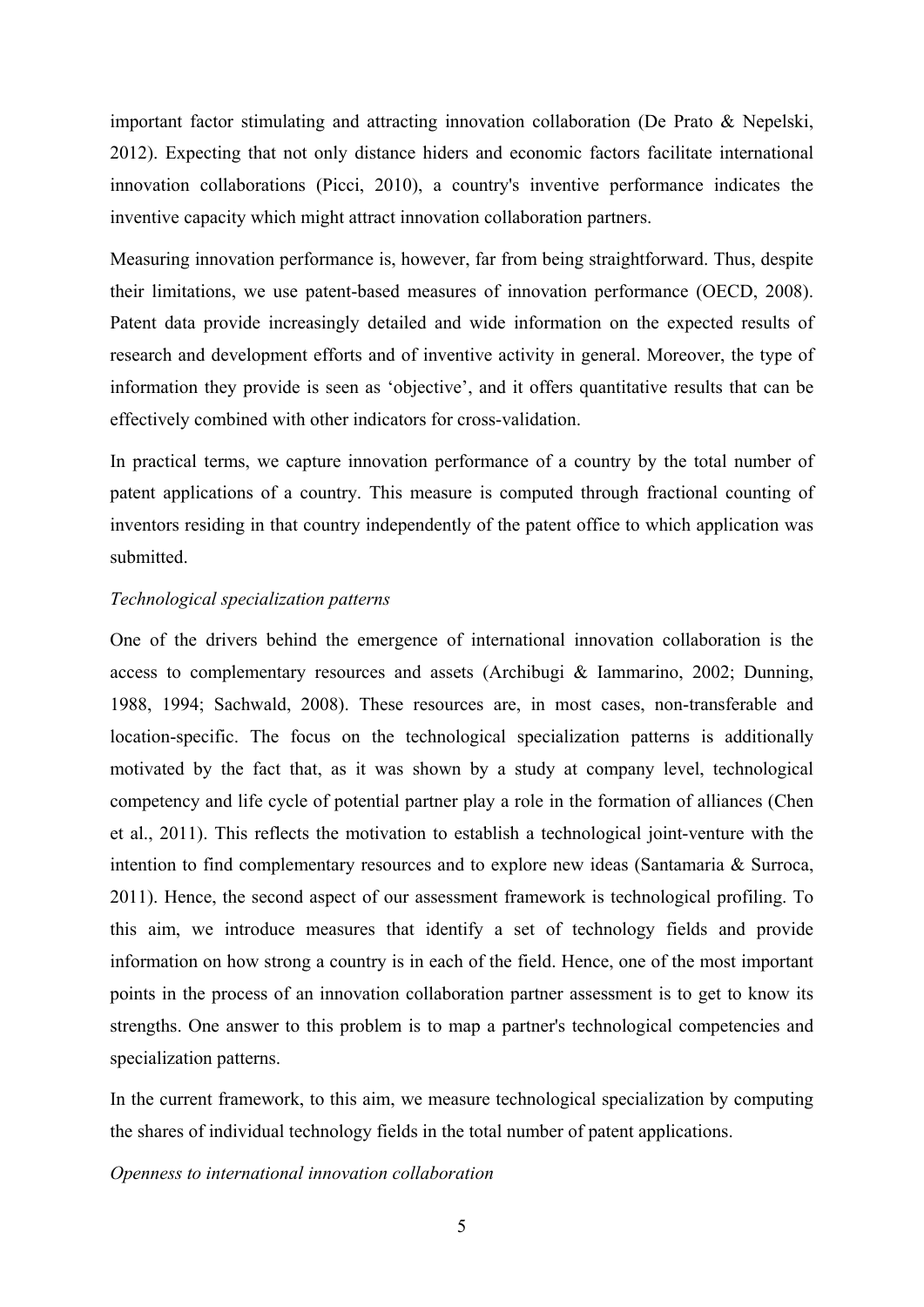Considering the phenomenon of international innovation collaboration, the openness of inventors from one country to collaborate with their counterparts from other countries, is at least as important as the inventive performance and innovation profile of a country (De Prato & Nepelski, 2011a). Hence, in our methodological framework, we include a measure of openness to international collaboration.

In order to capture the role of foreign partners in working with domestic inventors, being aware of the limitations of its limitations (Bergek & Bruzelius, 2010), we use the share of international co-inventions in the total number of a country's inventions, i.e. patents.

#### *Economic potential of technology*

Potential economic benefits of innovation collaboration might be of high importance when evaluating a collaboration partner. Hence, we are interested in potential economic value of a country's innovations and technology. An informative way of assessing the value of innovations would be to look at their potential market. Clearly, innovations for which there is a global demand would have a clear advantage over innovations that target only local, i.e. national, markets. Thus, we introduce a measure of economic potential of technology which is based on inventors' expectations concerning its value. Here again we make use of the information included in patent applications and distinguish between patent applications that have been filed to national or a foreign patent office. Our approach to the economic potential of technology follows the concept of patent family size, as defined by Grefermann and Röthlingshöfer (1974).

This approach assumes that patent applications submitted to a foreign office rather than to a national one have a relatively higher expected value. In other words, the interpretation of the patent family size as a proxy of patent value is that the owners of a patent believe that the invention has the potential to be exploited in a bigger market than the national one. A straightforward justification of this assumption is that protection will be sought beyond the local market only for inventions with sufficient expected value to their owners. This expectation has been confirmed by empirical studies of the relationship between patent size family and firm value, which found a positive relationship between the two variables (Harhoff, Scherer, & Vopel, 2003; Reitzig, 2004).

To proxy for the value of a country's innovation output, we use the share of patent applications filed to international patent offices in the total number of patent applications.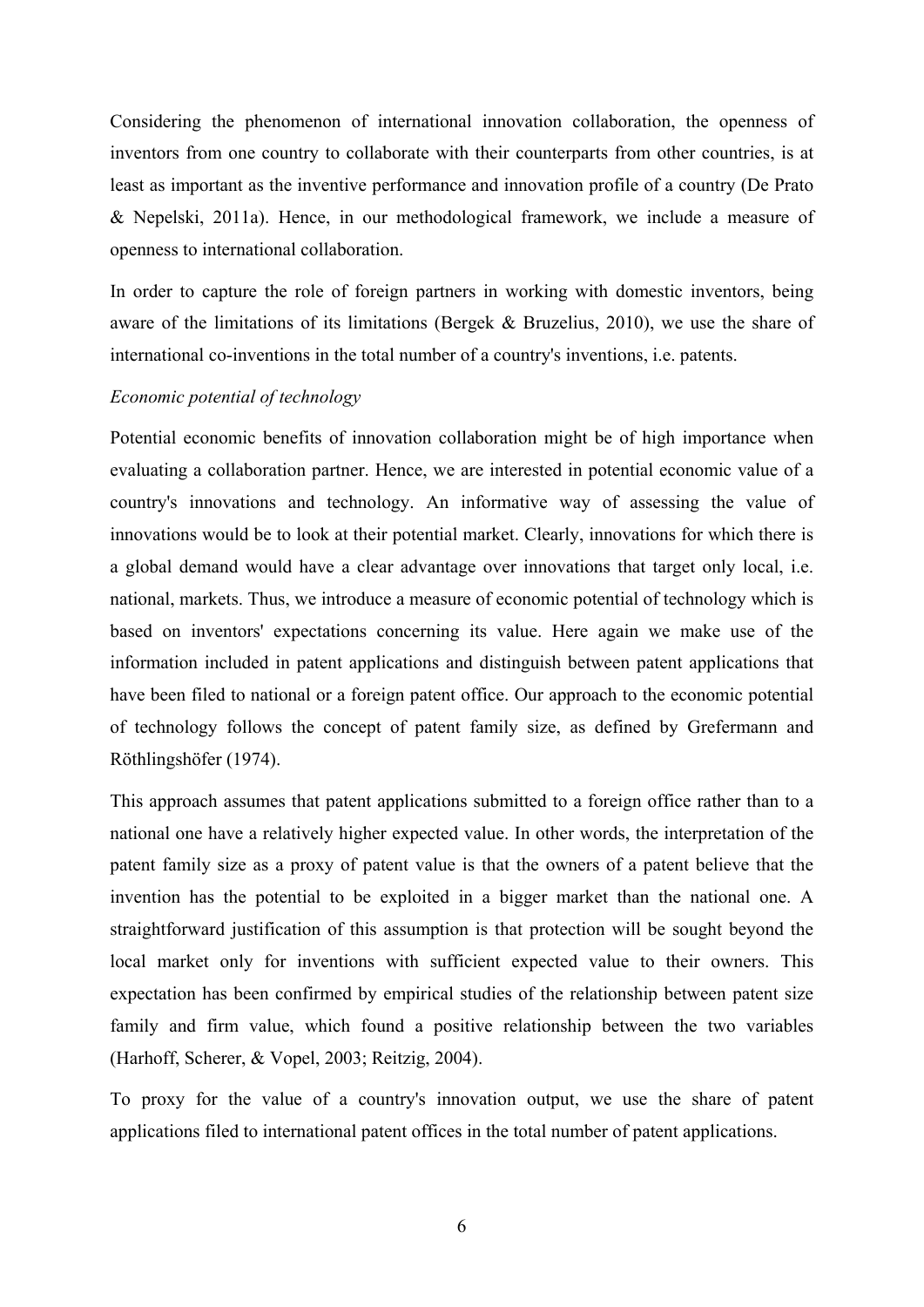| Table 1: Assessment framework for innovation collaboration partners |  |  |  |
|---------------------------------------------------------------------|--|--|--|

| <b>Assessment criteria</b>                            | <b>Description</b>                                                                                                                      | Indicator                                                                                                           |
|-------------------------------------------------------|-----------------------------------------------------------------------------------------------------------------------------------------|---------------------------------------------------------------------------------------------------------------------|
| Inventive performance                                 | What is the inventive mass and<br>dynamics of a country's inventive<br>performance with which collaboration is<br>sought?               | Number of priority patent applications                                                                              |
| Technological specialization patterns                 | What technology does a country<br>specialize in? Are its technological<br>capacities and resources<br>complementary?                    | Shares of each technology field in the<br>total number of patent applications                                       |
| Openness to international innovation<br>collaboration | Do a country's researches have a<br>record of collaboration with their foreign<br>counterparts?                                         | Share of international co-inventions in<br>the total number of patent applications                                  |
| Economic potential of technology                      | Are a country's inventions protected<br>primarily in the domestic or<br>international market? Hence, what is<br>their potential market? | Share of patent applications filed to<br>international patent offices in the total<br>number of patent applications |

# **3 Data and elaboration of patent-based indicators**

We use patent data coming from the European Patent Office (EPO) Worldwide Patent Statistical Database 2010, known as PATSTAT. This database provides a worldwide coverage of patent applications submitted to around 90 Patent Offices in the world. The analysis takes into account priority patent applications filed at 59 Patent Offices.<sup>1</sup> The time period taken into account covers from January 1st, 2000 to December 31st, 2007.

The indicators proposed in this study aim to provide the best measure of the inventive capability of countries, rather than of the productivity of patent offices. To achieve this objective, we consider only 'priority patent applications'; this means that, to avoid doublecounting, only the first filing of an application is considered and all the possible successive filings of the same invention to different patent offices are not counted again.

Regarding the assigning patents to countries, there are two common methodologies: it is possible to refer to either the declared country of residence of the inventor(s) ('inventor criterion') of a patent, or to that of the applicant(s) ('applicant criterion') (OECD, 2008). Several applicants could hold rights on a patent application, and they would have legal title to the patent once (and if) it is granted. In the same way, several inventors could have taken part in the development process of the invention, and be listed in the patent application. A

 1 We include patent applications submitted to 59 patent offices, which in 2007 accounted for 99.7% patent applications submitted worldwide. The list of considered Patent Offices includes: EPO, EU27 Member States, USPTO, JPO, Arab Emirates, Australia, Brazil, Canada, Chile, China, Columbia, Croatia, Hong Kong, Iceland, India, Indonesia, Israel, Korea, Malaysia, Mexico, New Zealand, Norway, Pakistan, Philippines, Puerto Rico, Russia, Singapore, South Africa, Switzerland, Taiwan, Thailand, Turkey and Vietnam.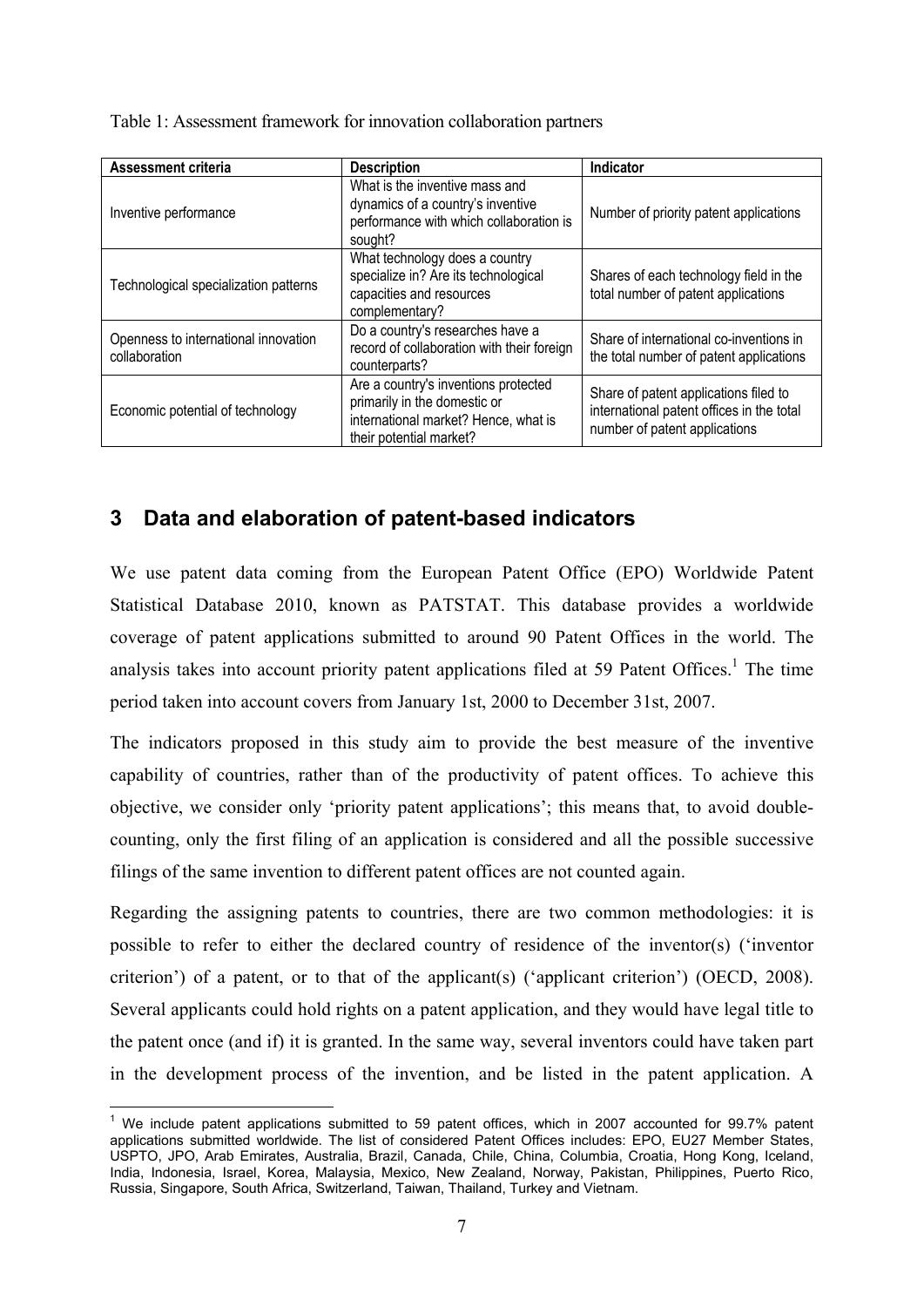fractional count is applied in order to assign patents to countries in cases where several inventors (or applicants) with different countries of residence have to be considered for the same application. In general, the choice of the criterion depends on the perspective from which innovative capability is being investigated. In this study, the adoption of the inventor criterion has been chosen, as it allow to provide a more accurate picture of activity of a country's inventors (de Rassenfosse et al., 2011; Turlea et al., 2011).

With regard to the identification of technology fields, patent applications are grouped into eight groups by using 35 IPC technological fields based on the WIPO classification table (WIPO, 2010). The fractional counts approach has also been applied in case of applications referring to more than one technology field.

In order to derive a measure of openness to international collaboration, we make use of a patent-based measure of internationalisation. This measure is based on the concept of coinvention, i.e. an invention developed by more than one person. The measure of international innovation collaboration is defined as the share of a country's inventions with inventors residing in the country and inventors residing outside of the country, in the country's total number of inventions (according to the inventor criterion). Here, we follow Guellec and Van Pottelsberghe de la Potterie  $(2001)$ , and define algebraically the measure of co-inventions of country *i* as:

$$
Colnv_i = \frac{P_i^{\{I\}}}{PI_i}
$$
\n<sup>(1)</sup>

where  $P_{ii}^H$  is the number of patents co-invented be residents of country *i* and country *j* and *PI<sup>i</sup>* total number of patents invented by residents of country *i*.

Finally, when speaking of the economic potential of technology, we proceed in two steps. First we count all the patents applications which include at least one national inventor, i.e. in this case Indian. Second, we distinguish between priority and subsequent applications and between patents filed to the national patent office and those filed to an international patent office. This way, we distinguish between the following patent applications:

i) Priority patent applications submitted to the national patent office, i.e. in the following example Indian Patent Office, which can be divided into:

 $\overline{a}$ 

<sup>2</sup> For an extensive description of the methodology and its application to study various types of R&D internationalization using patent-based indicators please refer to the 2011 Report on R&D in ICT in the European Union (Turlea et al., 2011) and to the Report on Internationalisation of ICT R&D (De Prato et al., 2011).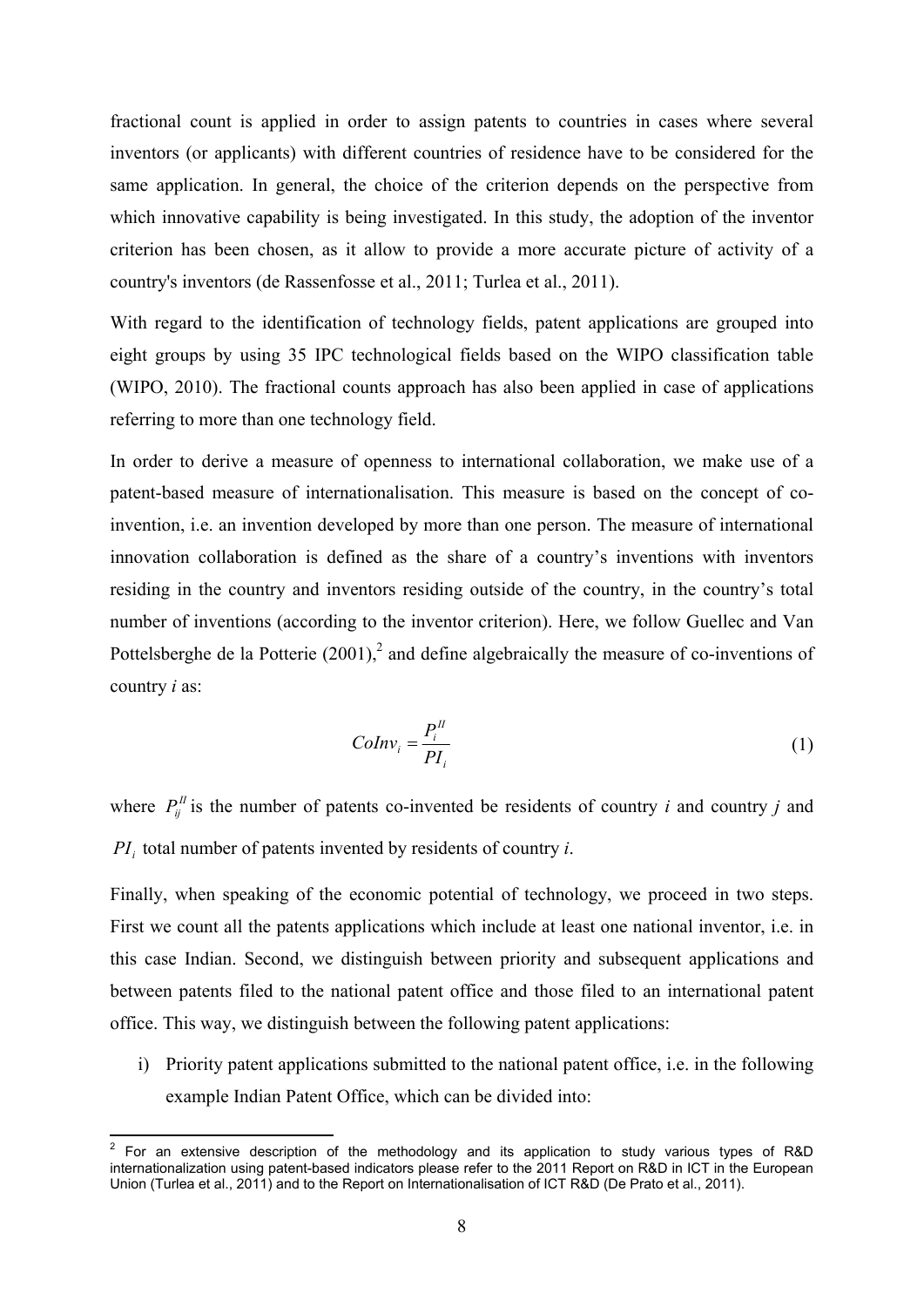- a) Priority patent applications without subsequent patent applications and
- b) Priority patent applications with subsequent patent applications to foreign patent offices.
- ii) Priority patent applications submitted to any international patent office, which again can be divided into:
	- a) Priority patent applications without subsequent patent applications and
	- b) Priority patent applications with subsequent patent applications to foreign patent offices.
- iii) Subsequent patent applications to any foreign patent office.

As described in the previous section, for the purpose of the current study, we are interested in knowing what was the potential of inventions expressed in the share of patent applications submitted to any foreign patent office, i.e. the sum of (ii) and (iii), in the total number of inventions co- or developed by Indian inventors.

### **4 Assessing India as a innovation collaboration partner**

In order to demonstrate the value of the framework for assessing innovation collaboration partners described above, we apply it to study India. This way we intend to show what kind of insights can be obtained by using our framework and, at the same time, to cast some light on India as an innovation partner and on the potential benefits that can result from collaborating with Indian inventors.

### **4.1** *Inventive performance*

Following our framework, India's innovation performance is captured by the total number of patent applications of a country. This number is computed through fractional counting of inventors residing in India independently of the patent office to which application was submitted.

According to Figure 1, the output of the Indian inventors increased from less than 600 patents in 2000 to nearly 1.500 patents in 2007 in all technology fields. In comparison, in 2007, there were around 60.000 and 100.000 patents developed by US and European Union (EU) inventors respectively. Thus, in absolute terms, the inventive performance of India is relatively modest. However, it must be noted that, due to a number of structural reasons,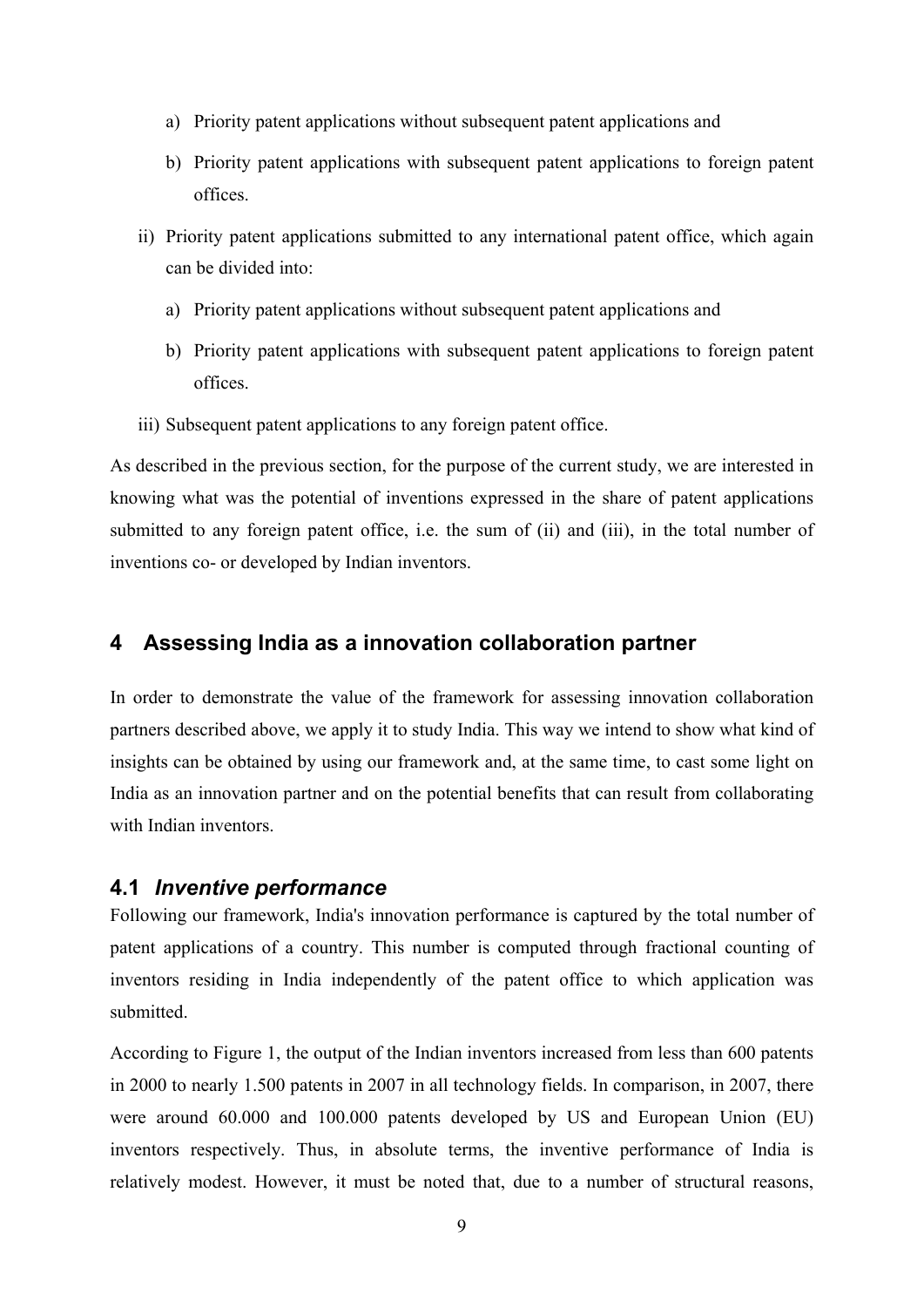India's inventive performance started from a very low levels (Abraham & Moitra, 2001). Hence, it is rather the growth rate of the inventive performance than absolute number that calls for our attention. Here we can notice that in the analysed period the total number of patents more than doubled. With some exceptions, the India reported a two digit growth rate over the entire period.

The reasons behind the developments in India's patenting are manifold (Malik, 2012). First of all, as until the 1990s, the economy was under state control and there was no incentive for private companies to invest in R&D. Moreover, the state-run science and technology organizations did not aspire to compete at international levels as well. A change came with the liberalisation of the economy in the 1990s. Domestic firms faced global competition, on the one hand, and state research institutes were forced to generate revenues through technology commercialisation and to showcase their capabilities through patents. As a result, over the last years we can observe very dynamic growth in India's patenting.

Figure 1: Total number and growth of priority patent applications with Indian inventors, 2000-2007



Note: Priority patent applications including at least one Indian inventor. Own calculations using the inventor criterion based on PATSTAT Database, version 2010

### **4.2** *Technological specialization patterns*

In order to cast some more light on the technological specialization patterns of India, we analyse priority patent applications with Indian inventors by technological fields. According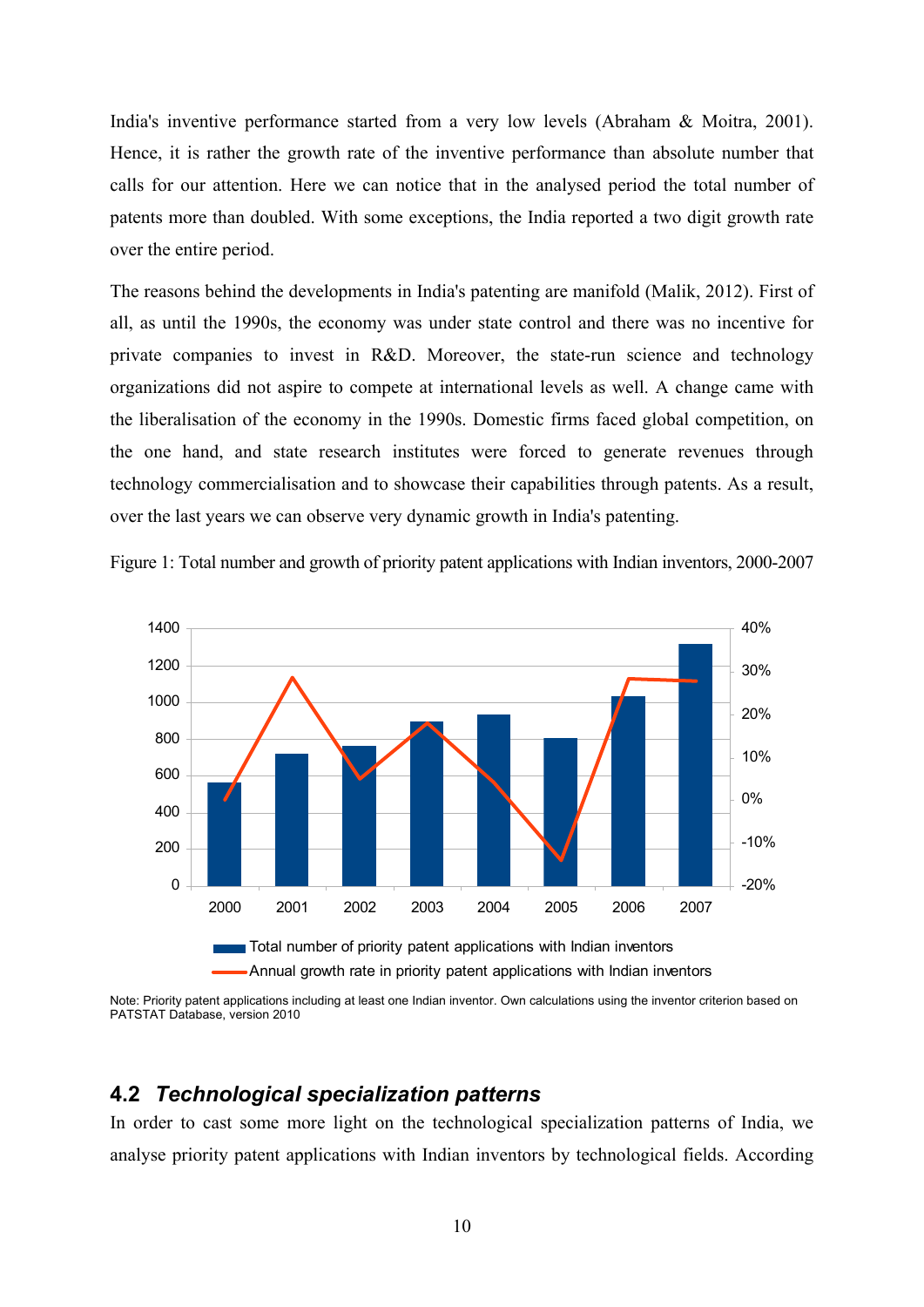to Table 2, the most important technological fields in India's patents include computer technology, organic and fine chemistry, digital communication, telecommunications and pharmaceuticals. These five technological fields account for more than 60% of technological diversity of Indian inventions. Moreover, three fields belong to the broad category of information technologies (IT). This list clearly confirms the image of India's innovation activity focused on only two sectors, i.e. IT and pharmaceuticals. There are two major factors behind this concentration of inventive activity and relatively large innovation productivity in these two industries. First, these are mainly multinational enterprises (MNEs) that are the prime drivers of the increasing number of patenting. Hence, as a large share of the multinational firms with R&D activities in India belong either to the IT or pharmaceutical sector (Malik, 2012), it partially explains the dominant role of the two technological fields. However, also domestic companies operating in these fields are slowly but successfully entering the global high-tech industries (Bruche, 2012). One part of their strategy is to increase R&D expenditures to meet international competition. This additionally strengthens the focus on IT and pharmaceuticals R&D activity.

A closer look at the growth rate in patenting in all technology fields reveals that the dominant technologies are not necessarily the fastest growing ones. The fastest growing technological fields, i.e. with a compound average growth rate (CAGR) above 50%, include other consumer goods, optics, micro-structural and nanotechnology and thermal process and apparatus. At the same time, we can observe a relative decline in importance of such technological fields as basic materials and chemistry, pharmaceuticals and biotechnologies. Here it comes as a surprise a sharp decline in the pharmaceuticals or organic and fine chemistry.

The changes in the technological focus of Indian inventors clearly show that the entire innovation landscape of the country is going through some important structural transformations. Some results of these changes include a stronger focus on consumer goods, optics, nanotechnology or other fine apparatus at the cost of technological fields that have been so far considered as strength of the Indian R&D and innovation system. We can expect that further developments in India's technological specialization patterns will have an impact on its attractiveness as an innovation collaboration partner.

Table 2: Indian patent applications by IPC technology field, 2000-2007

| Technology field         | Total number of patent<br>applications 2000-07 | Share in total | <b>CAGR of patents</b><br>2000-2007* |
|--------------------------|------------------------------------------------|----------------|--------------------------------------|
| Computer technology      | 2134                                           | 33%            | 38%                                  |
| Organic & fine chemistry | 559                                            | 9%             | $-18%$                               |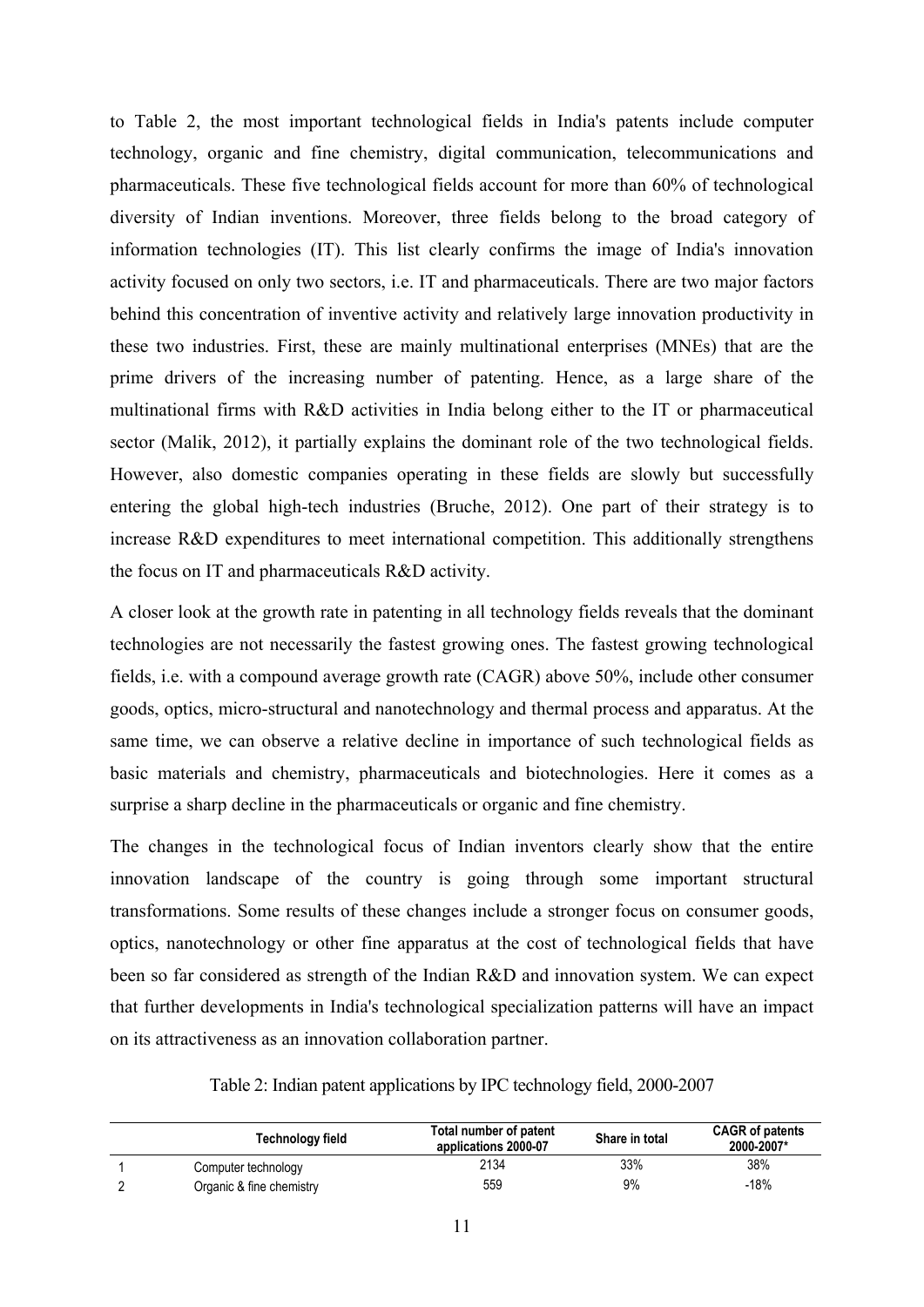| 3  | Digital communication                                                                                | 483  | 8%    | 19%                      |
|----|------------------------------------------------------------------------------------------------------|------|-------|--------------------------|
| 4  | Telecommunications                                                                                   | 401  | 6%    | 40%                      |
| 5  | Pharmaceuticals                                                                                      | 372  | 6%    | $-24%$                   |
| 6  | Electrical machinery                                                                                 | 275  | 4%    | 33%                      |
| 7  | <b>Biotech</b>                                                                                       | 228  | 4%    | $-23%$                   |
| 8  | IT methods                                                                                           | 186  | 3%    | 28%                      |
| 9  | Basic materials & chemistry                                                                          | 178  | 3%    | $-27%$                   |
| 10 | Macromolecular chemistry                                                                             | 175  | 3%    | 8%                       |
| 11 | Food chemistry                                                                                       | 165  | 3%    | $-16%$                   |
| 12 | Measurement                                                                                          | 139  | 2%    | 20%                      |
| 13 | Chemical engineering                                                                                 | 124  | 2%    | 6%                       |
| 14 | Medical technology                                                                                   | 105  | 2%    | 17%                      |
| 15 | Audiovisual technology                                                                               | 97   | 2%    | 27%                      |
| 16 | Semiconductors                                                                                       | 85   | 1%    | 19%                      |
| 17 | Control instruments                                                                                  | 84   | $1\%$ | 36%                      |
| 18 | Engines, pumps, turbines                                                                             | 81   | 1%    | 32%                      |
| 19 | Surface technology                                                                                   | 62   | 1%    | 29%                      |
| 20 | Optics                                                                                               | 53   | $1\%$ | 62%                      |
| 21 | Transport                                                                                            | 52   | 1%    | 32%                      |
| 22 | Other special machines                                                                               | 49   | 1%    | $0\%$                    |
| 23 | Environmental technology                                                                             | 48   | 1%    | 6%                       |
| 24 | Mechanical elements                                                                                  | 41   | 1%    | 48%                      |
| 25 | Other consumer goods                                                                                 | 39   | 1%    | 81%                      |
| 26 | Machine tools                                                                                        | 33   | 1%    | 40%                      |
| 27 | Civil engineering                                                                                    | 30   | $0\%$ | 43%                      |
| 28 | Analysis of biological materials                                                                     | 29   | 0%    | 2%                       |
| 29 | Thermal process and apparatus                                                                        | 25   | 0%    | 56%                      |
| 30 | Handling                                                                                             | 24   | $0\%$ | 27%                      |
| 31 | Furniture                                                                                            | 24   | $0\%$ | 25%                      |
| 32 | Textile and paper machines                                                                           | 19   | $0\%$ | 10%                      |
| 33 | Micro-structural and nanotechnology                                                                  | 17   | $0\%$ | 57%                      |
| 34 | Materials, metallurgy                                                                                | 4    | $0\%$ |                          |
| 35 | Basic communication processes                                                                        | 0    | $0\%$ | $\overline{\phantom{a}}$ |
|    | Total                                                                                                | 6419 | 100%  |                          |
|    | * Compound average growth rate of the number of patents in a technology field between 2000 and 2007. |      |       |                          |

Note: Priority patent applications including at least one Indian inventor. Technology fields computed by fractional counting. Own calculations using the inventor criterion based on PATSTAT Database, version 2010

# **4.3** *Openness to international innovation collaboration*

Turning to the question of how open Indian inventors are towards collaboration with their foreign counterparts, Figure 2 shows the number and the growth trend in co-inventions involving Indian and non-Indian inventors. According to this evidence, the level of international collaboration was relatively low at the beginning of the century. Fewer than 100 patented inventions involving an Indian inventor were developed together with at least one inventor from the outside of India. In other words, 17% of all Indian innovations were a result of international collaboration. This, at a first sight low number, is misleading, considering that at the same time the overall global share of international co-inventions was much smaller, i.e. below 2% of all inventions patented around the world (De Prato et al., 2011). Moreover,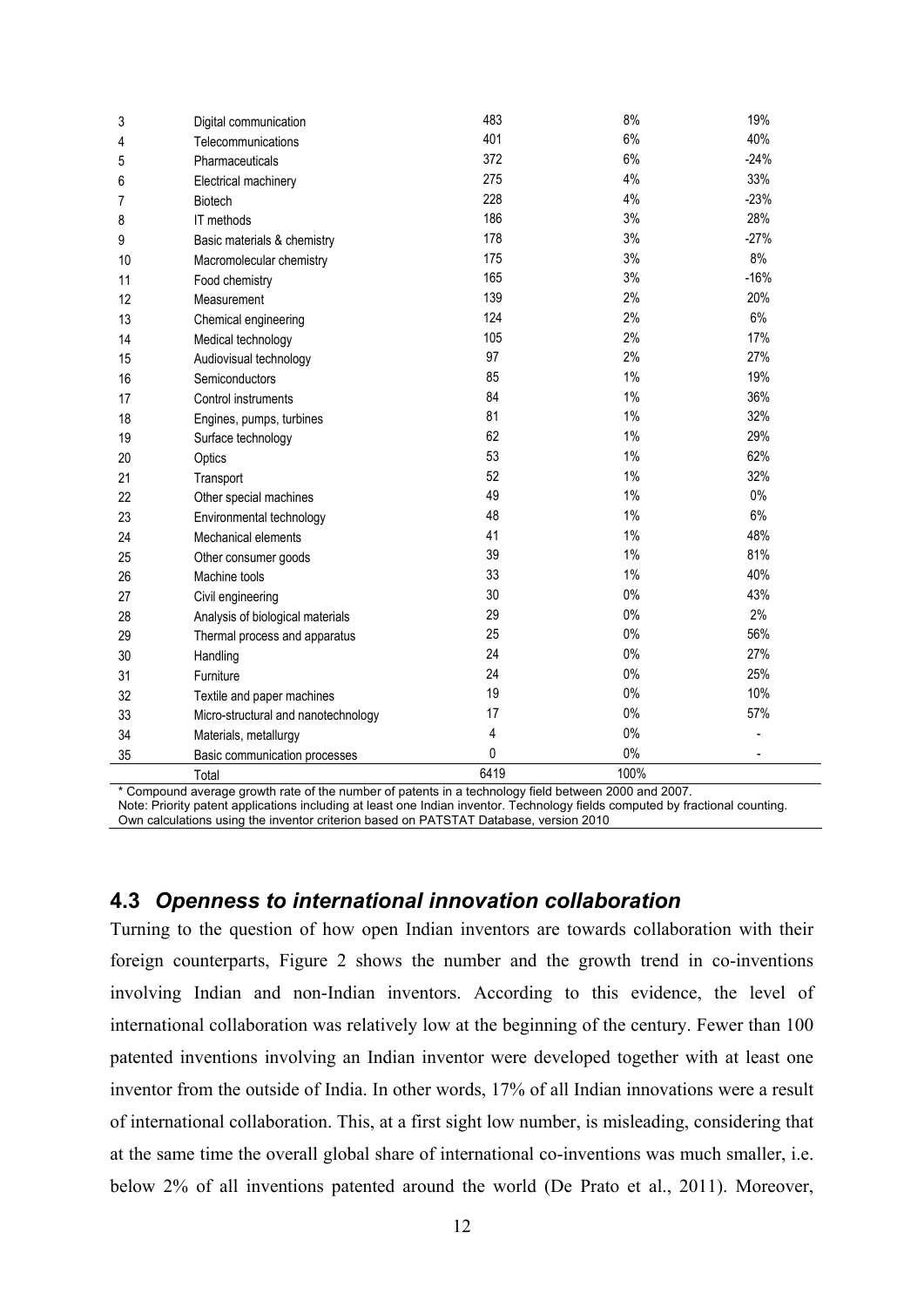considering that the number of co-inventions produced by Indian and non-Indian inventors has experienced an intensive growth over the last years, India appears as a world leader in international innovation collaboration.

Like in the case of the rapid growth of patenting and the technological specialization patterns of Indian innovation activity, the relatively high level of openness to international collaboration of Indian inventors is related to the structure of the actors that dominate the R&D landscape of the country. For example, the increasing presence of multinational firms conducting R&D in India explains the high co-patenting level of Indian inventors. Moreover, policy measures directed towards foreign companies operating in India have created incentives for multinational companies to integrate R&D activities in their operations in India (Mazumdar, 2010), which increased the number of both patents and international coinventions. Thus, it can be concluded that these companies seem to animate and activate the resources available in India and, by combining them with their assets, generate new types of knowledge and technology.

Regarding the technological fields, which dominate the international innovation collaboration with Indian inventors, like in the case of the overall patenting, we can observe a very strong concentration in only few technological domains. Computer technology, digital communications and electrical machinery account for 50% of all international co-inventions involving at least one Indian inventor. Moreover, the first field represents over one third of the co-inventions. Regarding the fields with the fastest growth rate in international coinvention, i.e. CAGR above 50% between 2000 and 2007, these are: machine tools, mechanical elements, micro-structural and nanotechnology, optics and macromolecular chemistry. Considering the important role of MNEs in the inventive activity in India, this findings show their twofold role. On the one hand, MNEs have very strong interest in the inventive potential of India and, on the one hand, they actively shape the country's inventive landscape.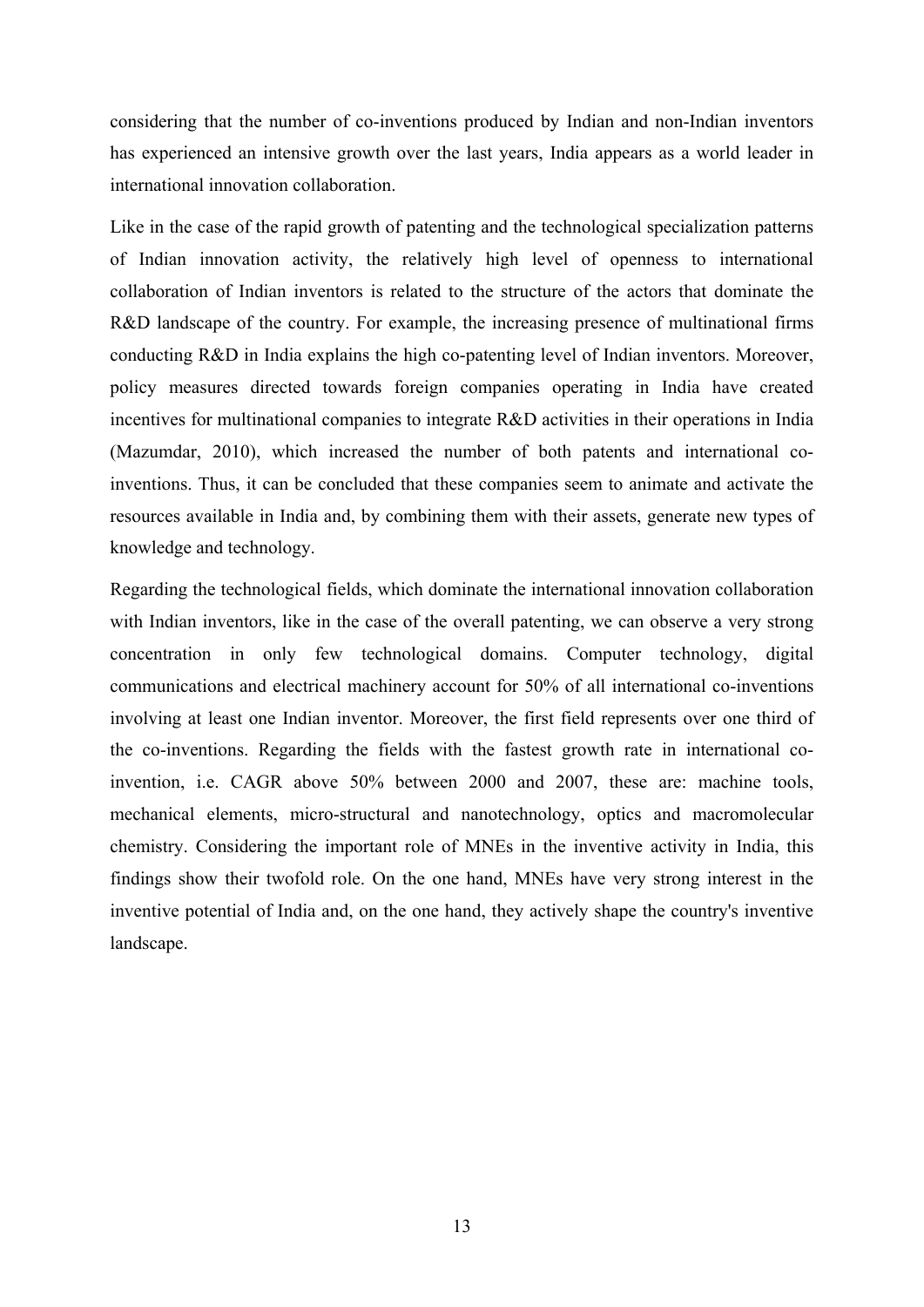

Figure 2: Total number and growth of co-inventions between Indian and non-Indian inventors

Note: Based on fractional counting of priority patent applications including inventors residing in India and at least one inventor residing outside of India.

Source: Own calculations using the inventor criterion based on PATSTAT Database, version 2010

# **4.4** *Economic potential of technology*

The last point of the assessment framework is to evaluate the economic potential of technology developed in India. As outlined above, to this aim we track the destination of patent applications which include Indian inventors. Table 3 summarises the results of this analysis.

According to the presented information, only 1785 out of 12601 priority patent applications involving Indian inventors are filed to the Indian patent office. The remaining 10816 are filed to a patent office outside of India, i.e. around 50% to the USPTO (De Prato & Nepelski, 2011b). All priority patent applications result in over 21000 of subsequent patent applications. An interesting observation can be made with respect to the origin of the subsequent patent applications. Whereas nearly 3000 subsequent patent applications were preceded by a priority patent application filed to the Indian patent office, over 18000 were an offspring of an application filed first outside of India. Thus, in general, a priority patent application submitted to a foreign patent office is only slightly more likely to have a bigger family size than an application filed to the India patent office, i.e. 1,7 versus 1,6.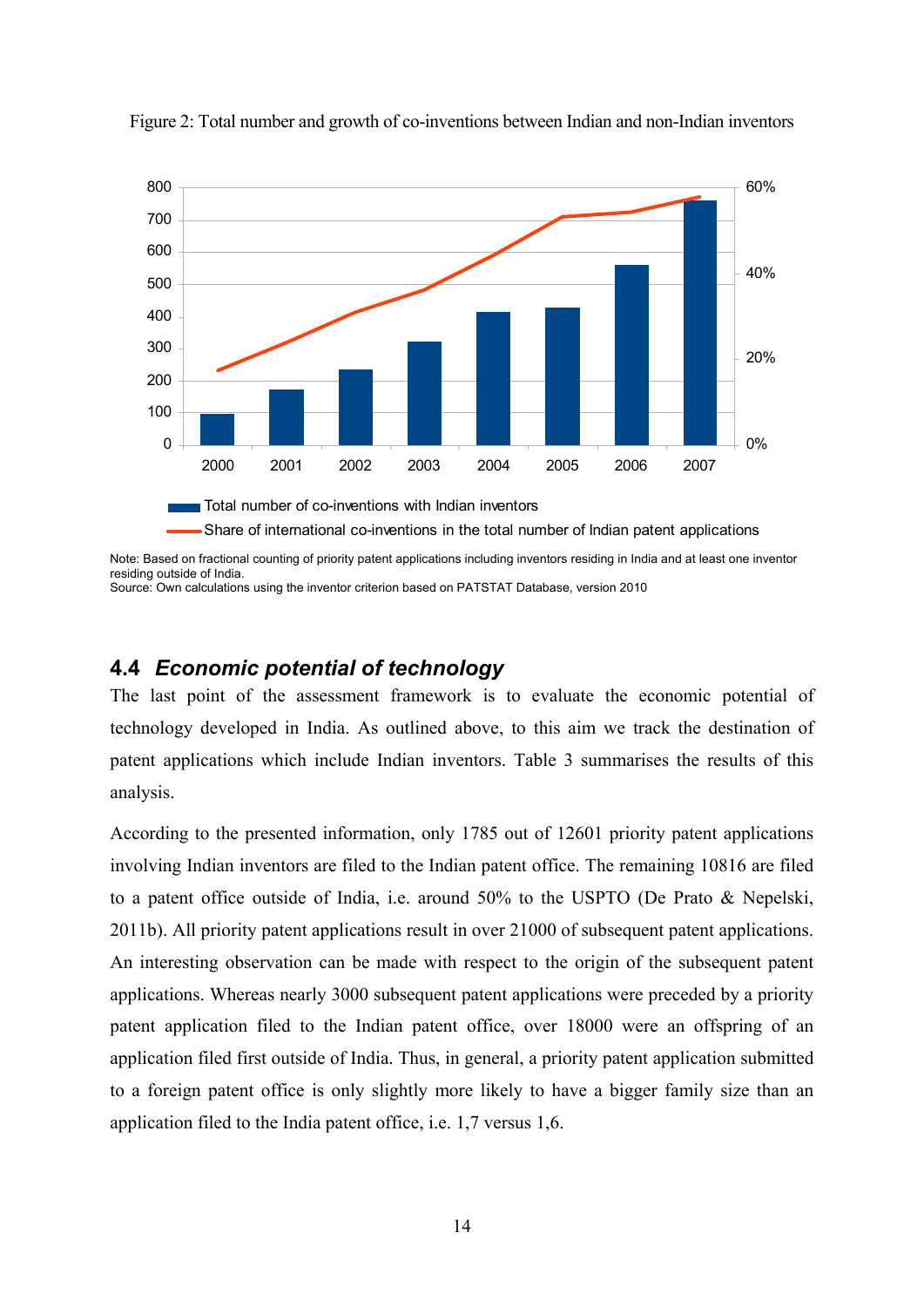Reading these figures, we can observe the following: The disproportion between priority patent applications filed to an Indian and non-Indian patent office is very large, considering that in most of the countries we can observe a so called home-bias, i.e. where inventors file their patents to their national patent office first (OECD, 2008). This supports the hypothesis of a high expected value of a large share of Indian inventions.

All this leads us to conclude that, due to a large share of patent filings submitted abroad, on average Indian inventions have supranational commercial potential. At the same time, however, we need to mention that it is very likely that it is not only the value of Indian innovations that drives the inventors to file patent applications outside of India first. There are a number of other reasons why such a large share of Indian inventions is patented outside of the country of origin. For example, the role of MNEs, already discussed above, plays a key role. The strength of intellectual property protection in the country might also be an issue. Nevertheless, the magnitude of the total number of inventions of Indian origins is striking and is a signal concerning their expected commercial value.

|                                                                                                       | To Indian patent office                                     |                                                              | 1785  |
|-------------------------------------------------------------------------------------------------------|-------------------------------------------------------------|--------------------------------------------------------------|-------|
|                                                                                                       |                                                             | Without subsequent applications                              | 381   |
| <b>Priority</b>                                                                                       |                                                             | With subsequent applications                                 | 1404  |
| patent<br>applications                                                                                | To foreign patent offices                                   |                                                              | 10816 |
|                                                                                                       |                                                             | Without subsequent applications                              | 5068  |
|                                                                                                       |                                                             | With subsequent applications                                 | 5748  |
|                                                                                                       | <b>Total</b>                                                |                                                              | 12601 |
| <b>Subsequent</b>                                                                                     |                                                             | With priority applications filed to the Indian patent office | 2887  |
| patent                                                                                                | With priority applications filed to a foreign patent office |                                                              | 18494 |
| applications                                                                                          | <b>Total</b>                                                |                                                              | 21381 |
| Total number of patent applications                                                                   |                                                             |                                                              | 33982 |
| Note: Includes all patent applications with at least one inventor residing in India. Own calculations |                                                             |                                                              |       |
| using the inventor criterion based on PATSTAT Database, version 2010                                  |                                                             |                                                              |       |

Table 3: Patent applications by the time of filling and patent office, total for 2000-2007

# **4.5** *A synthesis of the assessment*

In order to provide an overview of the results that were obtained after applying the framework to India, in this section we present a synthesis of the most important results concerning India's innovation performance, technological specialization patterns, openness to international innovation collaboration and the economic potential of technology. Table 4 provides the list of assessment criteria together with some stylised facts.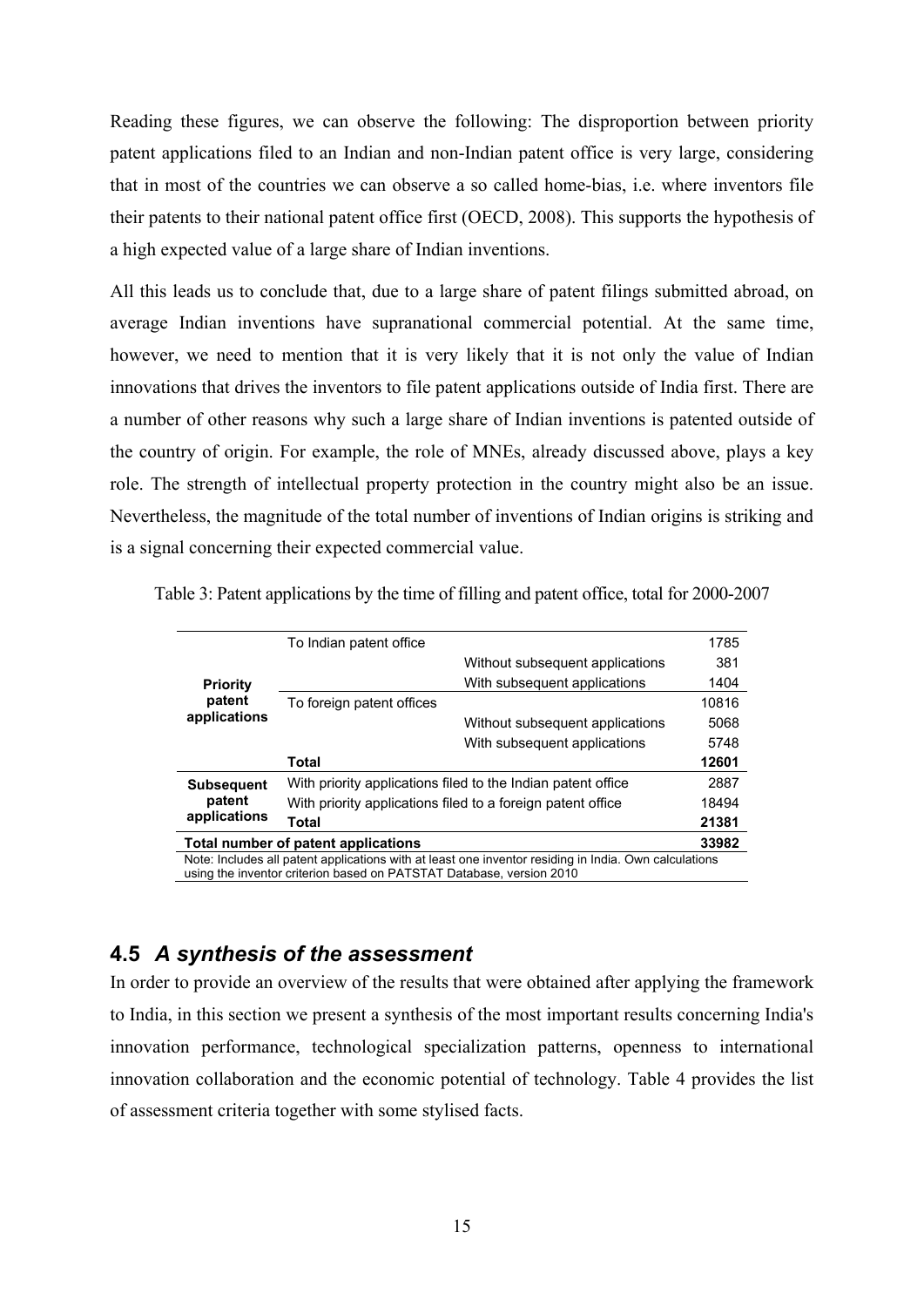| Assessment criteria                                   | <b>Result and description</b>                                                                                                                                                                                                                                                                                                                                                                                      |
|-------------------------------------------------------|--------------------------------------------------------------------------------------------------------------------------------------------------------------------------------------------------------------------------------------------------------------------------------------------------------------------------------------------------------------------------------------------------------------------|
| Inventive performance                                 | • Relatively low inventive performance.<br>• Very high growth in inventive activity.                                                                                                                                                                                                                                                                                                                               |
| Technological specialization patterns                 | • High concentration in two technological fields, i.e. IT and pharmaceuticals.<br>• Dynamic structural changes in the innovation activity.<br>• Sharp increase of activity in such technological fields as nanotechnology.<br>• Decline of activity in pharmaceuticals and biotechnology, traditionally<br>considered as the strength of India's innovation system.                                                |
| Openness to international innovation<br>collaboration | • Extremely high level of international innovation collaboration.<br>• Collaboration limited to few technological fields.                                                                                                                                                                                                                                                                                          |
| Economic potential of technology                      | • High expected value of inventions due.<br>• The overall number of patent applications, including priority and subsequent<br>applications, submitted to foreign patent office is outstanding.<br>The majority of all priority patent applications are filed to the USPTO.<br>$\bullet$<br>• Only a small fraction of priority patent applications with Indian inventors are<br>filed to the Indian patent office. |

Table 4: The results of assessing India as an innovation collaboration partner

# **5 Conclusions**

To better understand the process of innovation collaboration, we tackle the question of how to assess a potential innovation collaboration partners and the benefits resulting from such collaboration. Drawing from the insights on the determinants of innovation collaboration, we develop a framework for assessing an innovation collaboration partner and provide a set of indicators allowing for applying the framework to study for an independent analysis. To demonstrate the usefulness of the framework, we apply it to assess India as a potential innovation collaboration partner.

Our work suffers from a number of drawbacks. First of all, patent data, despite its richness of information, suffers from its own obvious drawbacks. Moreover, our approach ignores the value of patents, and it takes into account neither a country's IPR environment nor a country's policy to the output of international collaboration. Second, due to the fact that there is no clear-cut theoretical foundation explaining the formation and evolution of innovation collaboration, we make use of a number of approaches to this issue in order to design the assessment framework and related indicators.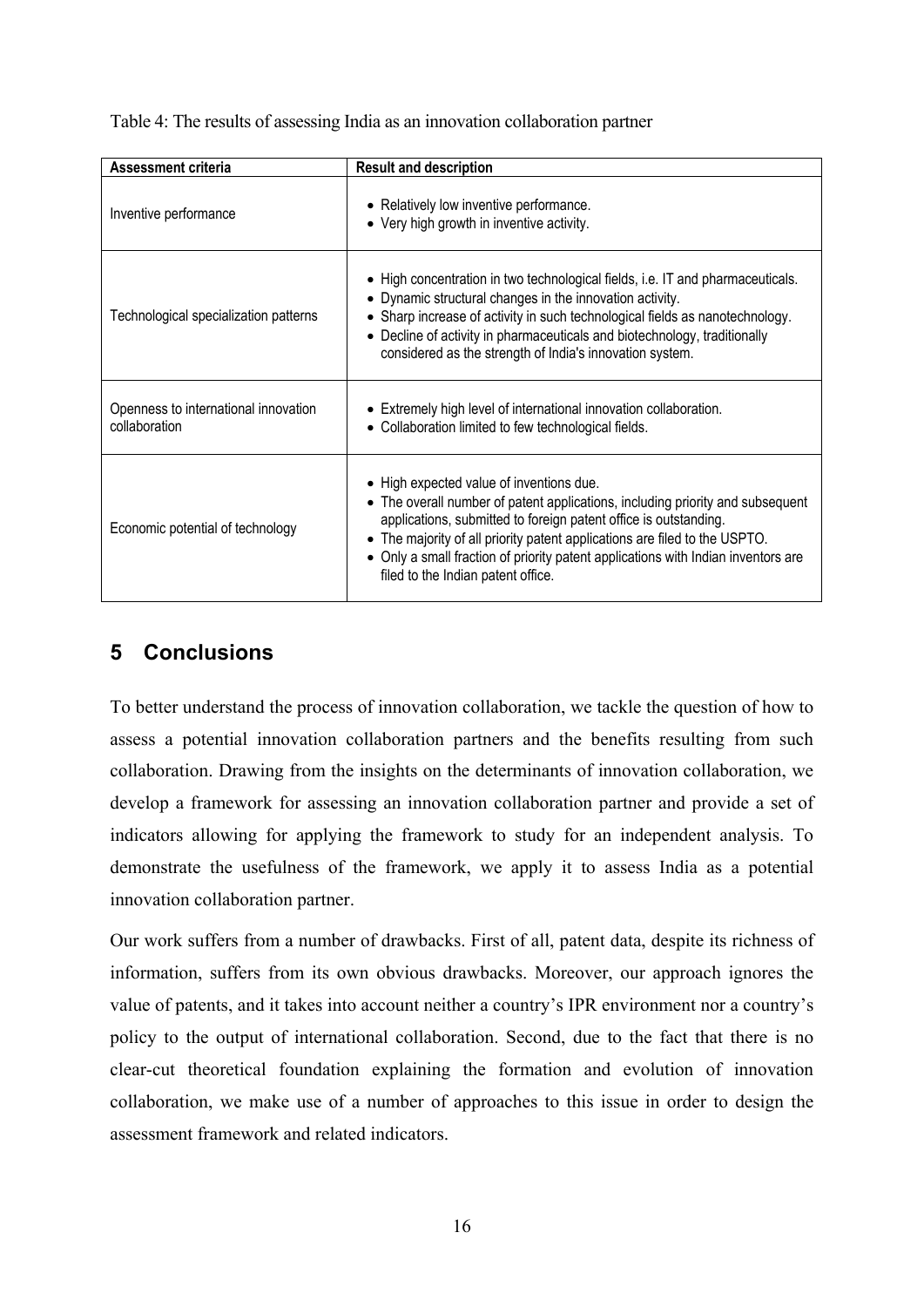The above non-exhaustive list of limitations of our work provides some suggestions for future work in the subject concerning an *ex ante* assessment of innovation collaboration partners. It seems that the most critical points that need to be addressed in this area is the economic value of technology, a subject that has recently attracted the attention of researchers, business executives and policy makers. Moreover, it is relatively straightforward that the results of an exercise that would apply this framework to study a larger group of countries would help to better understand the determinants of innovation collaboration.

Despite its limitations, the presented framework provides a reflection on and a synthetic view of a methodology for innovation collaboration partner selection and for the assessment of innovation collaboration benefits. Based on the results of an assessment, relevant policy consideration can be drawn by profiling potential innovation collaboration partners by assessing inventive performance, openness to collaboration, and market potential of the joint inventive output. Therefore, it may help in designing science and technology policy by making an *ex ante* evaluation of collaboration benefits, and allowing for improved targeting of technology needs and selection of suitable partners. Moreover, besides providing a novel framework for assessing the benefits of innovation collaboration, the current work delivers valuable insights to the Indian innovation landscape and an analysis of collaboration perspectives in science and technology with India.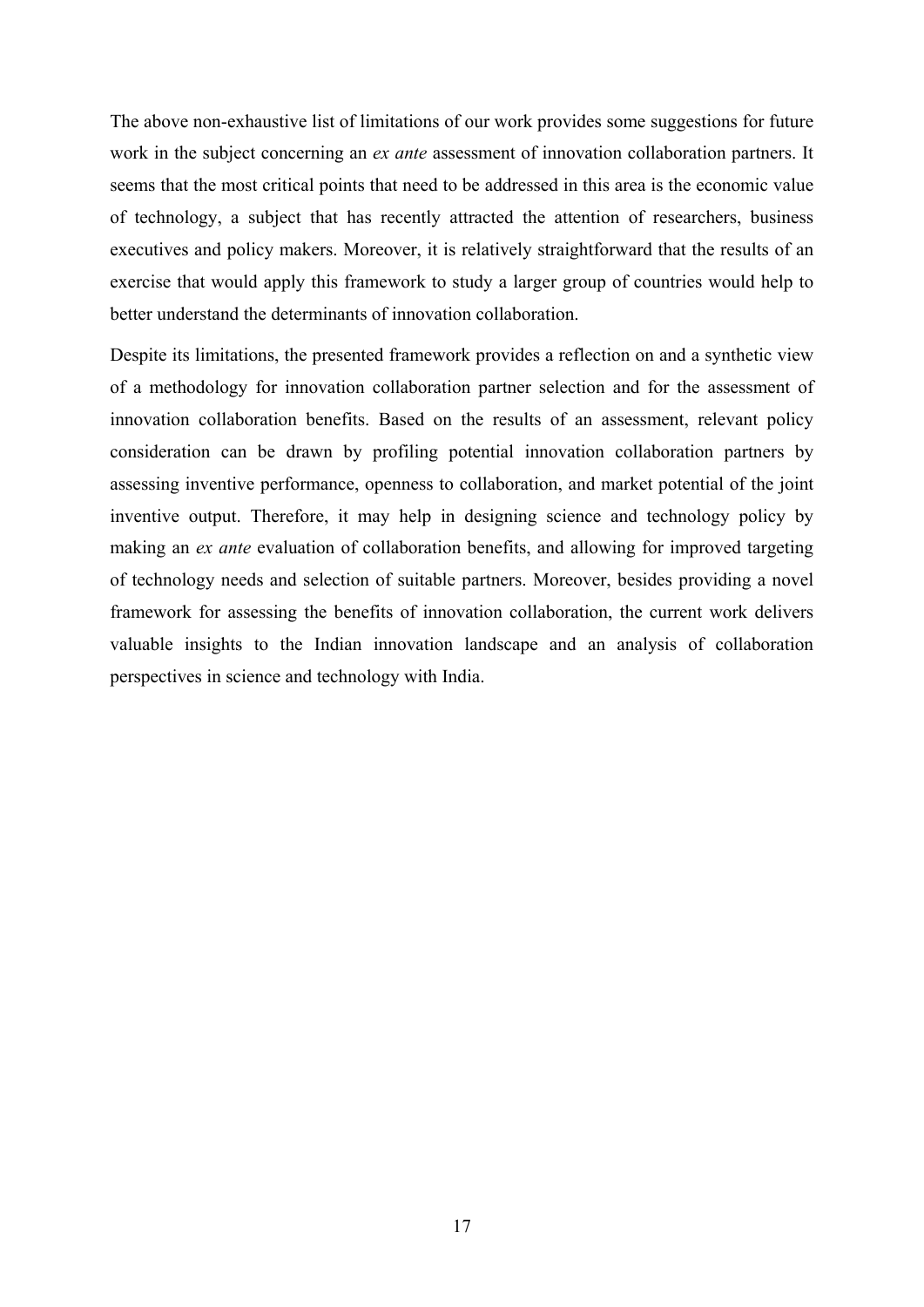### **References**

- Abraham, B. P., & Moitra, S. D. (2001). Innovation assessment through patent analysis. *Technovation, 21*(4), 245-252.
- Archibugi, D., & Iammarino, S. (2002). The globalization of technological innovation: definition and evidence. *Review of International Political Economy, 9*(1), 98-122.
- Archibugi, D., & Planta, M. (1996). Measuring technological change through patents and innovation surveys. *Technovation, 16*(9), 451-519.
- Bartlett, C., & Ghoshal, S. (1990). Managing innovation in the transnational corporation. In C. Bartlett, Y. Doz & G. Hedlund (Eds.), *Managing the Global Firm*: London, Routledge.
- Bergek, A., & Bruzelius, M. (2010). Are patents with multiple inventors from different countries a good indicator of international R&D collaboration? The case of ABB. *Research Policy, 39*(10), 1321-1334.
- Bosworth, D. L. (1984). Foreign patent flows to and from the United Kingdom. *Research Policy, 13*(2), 115-124.
- Bruche, G. (2012). Emerging Indian pharma multinationals: latecomer catch-up strategies in a globalised high-tech industry. *European J. of International Management, 6*, 300 - 322.
- Chen, Y.-Y., Farris, G., & Chen, Y.-H. (2011). Effects of technology cycles on strategic alliances. *International Journal of Technology Management, 53*, 121 - 148.
- De Prato, G., & Nepelski, D. (2011a). Global R&D network. Network analysis of international R&D centres. Seville, Spain: JRC-IPTS.
- De Prato, G., & Nepelski, D. (2011b). Patent data analysis to support policy making. Assessing S&T cooperation partners: the case of India & China, *3rd IPTS Workshop The Output of R&D Activities: Harnessing the Power of Patents Data*. JRC-IPTS, Sevilla.
- De Prato, G., & Nepelski, D. (2012). Global technological collaboration network. Network analysis of international co-inventions. *Forthcoming in the Jorunal of Technology Transfer*.
- De Prato, G., Nepelski, D., & Stancik, J. (2011). *Internationalisation of ICT R&D*: Institute for Prospective Technological Studies, Joint Research Centre, European Commission.
- de Rassenfosse, G., Dernis, H., Guellec, D., Picci, L., & van Pottelsberghe de la Potterie, B. (2011). A corrected count of priority filings. *Melbourne Institute of Applied Economic and Social Research Working Paper, forthcoming*.
- Doz, Y. L., Santos, J., & Williamson, P. (2001). *From Global to Metanational: How Companies Win in the Knowledge Economy*: Harvard Business Press.
- Dunning, J. H. (1988). The Eclectic Paradigm of International Production: A Restatement and Some Possible Extensions. *Journal of International Business Studies, 19*(1), 1-31.
- Dunning, J. H. (1994). Multinational enterprises and the globalization of innovatory capacity. *Research Policy, 23*(1), 67-88.
- Ernst, D. (2005). Pathways to innovation in Asia's leading electronics-exporting countries a framework for exploring drivers and policy implications. *International Journal of Technology Management, 29*, 6 - 20.
- Grefermann, K., & Röthlingshöfer, K. (1974). *Patentwesen und technischer Fortschritt: kritische Wu*̈*rdigung der Zusammenha*̈*nge in ausgewa*̈*hlten Branchen der Bundesrepublik Deutschland anhand empirischer Untersuchungen*. Munich: IFO-Institut für Wirtschaftsforschung.
- Grevesen, C., & Damanpour, F. (2007). The Internationalization of R&D and Innovative Performance in Multinational Enterprises. *International Journal of Technology Management, 38*, 113-137.
- Griliches, Z. (1990). Patent Statistics as Economic Indicators: A Survey. *Journal of Economic Literature, 28*(4), 1661-1707.
- Guellec, D., & Van Pottelsberghe de la Potterie, B. (2001). The internationalisation of technology analysed with patent data. *Research Policy, 30*(8), 1253-1266.